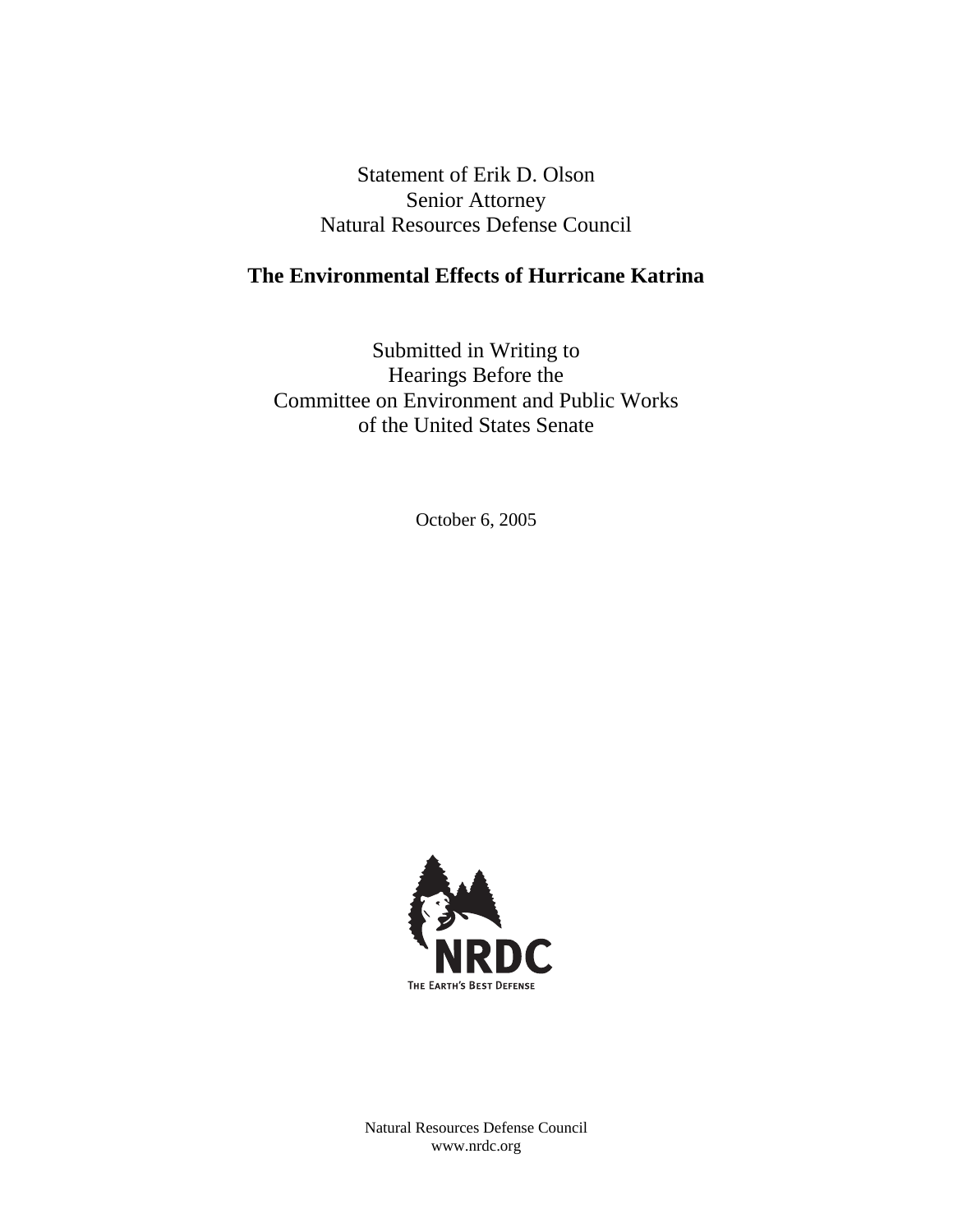### **Introduction**

Thank you for the opportunity to present testimony in writing to the Committee. I am Erik D. Olson, a Senior Attorney with the Natural Resources Defense Council (NRDC), a national non-profit public interest organization dedicated to the protection of public health and the environment, with over 500,000 members. As part of my work at NRDC, I have been helping to coordinate our response to Katrina.

Yesterday, a delegation of NRDC senior staff, including Dr. Gina Solomon, M.D., MPH., an NRDC Senior Scientist, Al Huang, NRDC Environmental Justice Attorney, Patrice Simms, an NRDC Senior Attorney, and myself returned from a trip to New Orleans and surrounding areas. We toured many of the hardest-hit areas in and around the city and surrounding Parishes to survey the damage, worked with local scientists and experts to develop an independent testing program, met with city, state, and federal officials, and participated in detailed discussions with local community and environmental groups.

We have been working closely in this effort with a large number of other environmental, environmental justice, public health, medical, water industry, and other groups, including many organizations from Louisiana and Mississippi, such as Louisiana Environmental Action Network, the Deep South Center for Environmental Justice, and the National Black Environmental Justice Network. We are in daily touch with hurricane survivors and with experts and others who are tracking the effects of this devastating storm. In addition, as chair of the Campaign for Safe & Affordable Drinking Water, an alliance of over 300 public health, consumer, medical, nursing, environmental, and other groups that works to ensure that all Americans have safe drinking water, I have worked with many of our members that has taken a special interest in the impacts of Katrina. This testimony is submitted, however, only on behalf of NRDC.

Katrina is perhaps the single worst environmental catastrophe ever to befall the United States as a result of a natural disaster. Having just observed the extraordinary devastation of this calamity—as exacerbated by the subsequent Hurricane Rita—it is difficult to express the stunning and deeply moving extent of the human tragedy that has been left in its wake.

We saw thousands of homes devastated by the water; walls imploded, thick layers of sediment strewn inside and out, mold coating the interior of the homes, roofs collapsed, and some homes picked up by the water and moved into the middle of streets. Thousands of vehicles—cars, trucks, and buses—were completely or largely submerged and destroyed and are sprinkled in unexpected locations across the area, many left precariously leaning up against roofs, teetering on fences, stacked on top of each other, or crushed by the powerful water. Entire commercial strips were completely destroyed, schools and public buildings wrecked, power lines toppled including toxics-laden transformers, and gas stations ruined. The hard-hit areas were largely ghost towns, but in recent days, thousands of people are beginning to return.

The smell is overpowering in many areas. The strong smell of petroleum vapors is frequently encountered, as are the stench of putrefying sludge and organic matter, and the unmistakable odor of widespread mold. Dust swirls into your lungs when heavy equipment moves or a breeze kicks it up, as the muck has largely dried into a broken layer of dark residue from half an inch to several inches or more deep.

As any of the brave and stalwart citizens of Louisiana, Mississippi, and Alabama who survived Hurricane Katrina will tell you, this disaster has left an indelible mark on them and their families, communities, and environment. The loss of human life and widespread human misery that Katrina caused and continues to cause as we sit in this room today, are simply unfathomable.

This testimony will focus on the environmental effects of Katrina—and in particular on the potential effects of toxins in the storm-ravaged area. Specifically, I intend to focus primarily on the known and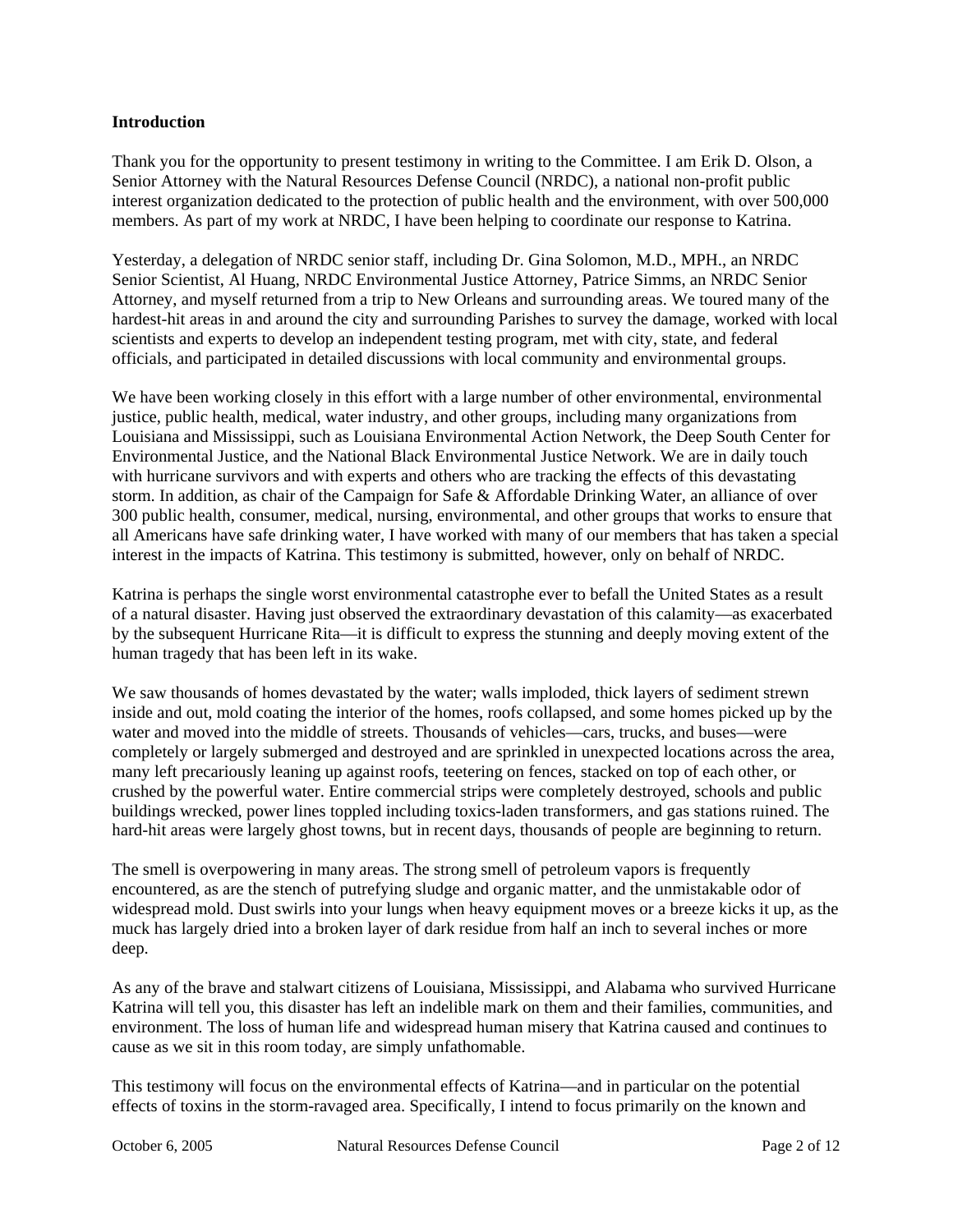potential human health effects of the widespread releases of raw sewage, petroleum, and other toxins into the environment.

### **Reports of Severe Pollution and Illnesses**

We are receiving regular, albeit anecdotal, reports of police, rescue workers, and ordinary people who have returned to or stayed in flooded areas and have become ill after contact with the flood water or muck. Reports of rashes and blisters where skin has contacted polluted water, infected sores that are not responsive to antibiotics, nausea, and vomiting are legion. Respiratory problems – including asthma among many people exposed to fumes in contaminated areas – also are being reported.

One woman's brother returned to his home to try to recover a few belongings, only to vomit three times upon entering the home due to the stench of sewage, decay, and chemicals. I spoke to the mother of a young man who wore hip waders into floodwaters, but whose skin came in contact with the toxic water. The same day, he developed a rash and blisters where his skin had touched the water. We have heard from many local citizens about police officers and other emergency workers who have come into contact with the polluted flood water, only to develop rashes and other symptoms. The long-term effects of this toxic exposure are unknown, and of profound concern to us and to many local citizens.

One public health nurse working with the Red Cross spoke to us and reported that she had seen, by her count, over a thousand evacuees in Mississippi, but she had no tetanus or hepatitis vaccine to give to evacuees who were planning to return home to their water-soaked communities.

We observed in our tour of hard-hit areas that as the floodwater has receded, and the toxin-laced sediment and residue has dried, dust begins to swirl with wind or disturbance. This fine, toxic dust presents a serious risk to citizens if inhaled.

In many of the hardest-hit areas, people returning home do not have ready access to emergency medical services, nor to nearby health clinics, physicians, or hospital emergency rooms. While improving, communications also remain difficult in many areas. It is therefore difficult to determine how widespread and serious these problems are, but it is likely that many people are suffering without appropriate medical care. There is an urgent need for better-coordinated and more comprehensive medical care and for ongoing disease surveillance by the Centers for Disease Control and Prevention or Agency for Toxic Substances Disease Registry.

There are enormous health hazards from the toxic residue and floodwaters. Contact with remaining water poses a serious risk of waterborne disease. Widespread petroleum spills and leaks have caused extensive and health-threatening air and water pollution, and as the heavy metal and other pollutant-laden residue in many areas from the flood dries and becomes airborne dust, it poses additional risks when inhaled.

## **Spills and Leaks of Oil and Toxic Chemicals are Numerous and Widespread**

According to U.S. Coast Guard and EPA data, as of September 18, 575 Katrina-related spills of petroleum or hazardous chemical had been reported. Just eleven significant spills released approximately 7 million gallons of oil, a portion of which was contained or cleaned up, but much of which was not.

We also understand that there are 350,000 or more ruined automobiles and other vehicles caught by the flooding that will have to be dealt with. The amount of gasoline and toxic fluids in these vehicles alone is enough to give one pause; if each gas tank contained approximately 8 gallons of gasoline, this adds nearly 3 million additional gallons to the 7 million-gallon total noted above. By comparison, 11 million gallons of oil were released in the Exxon Valdez disaster.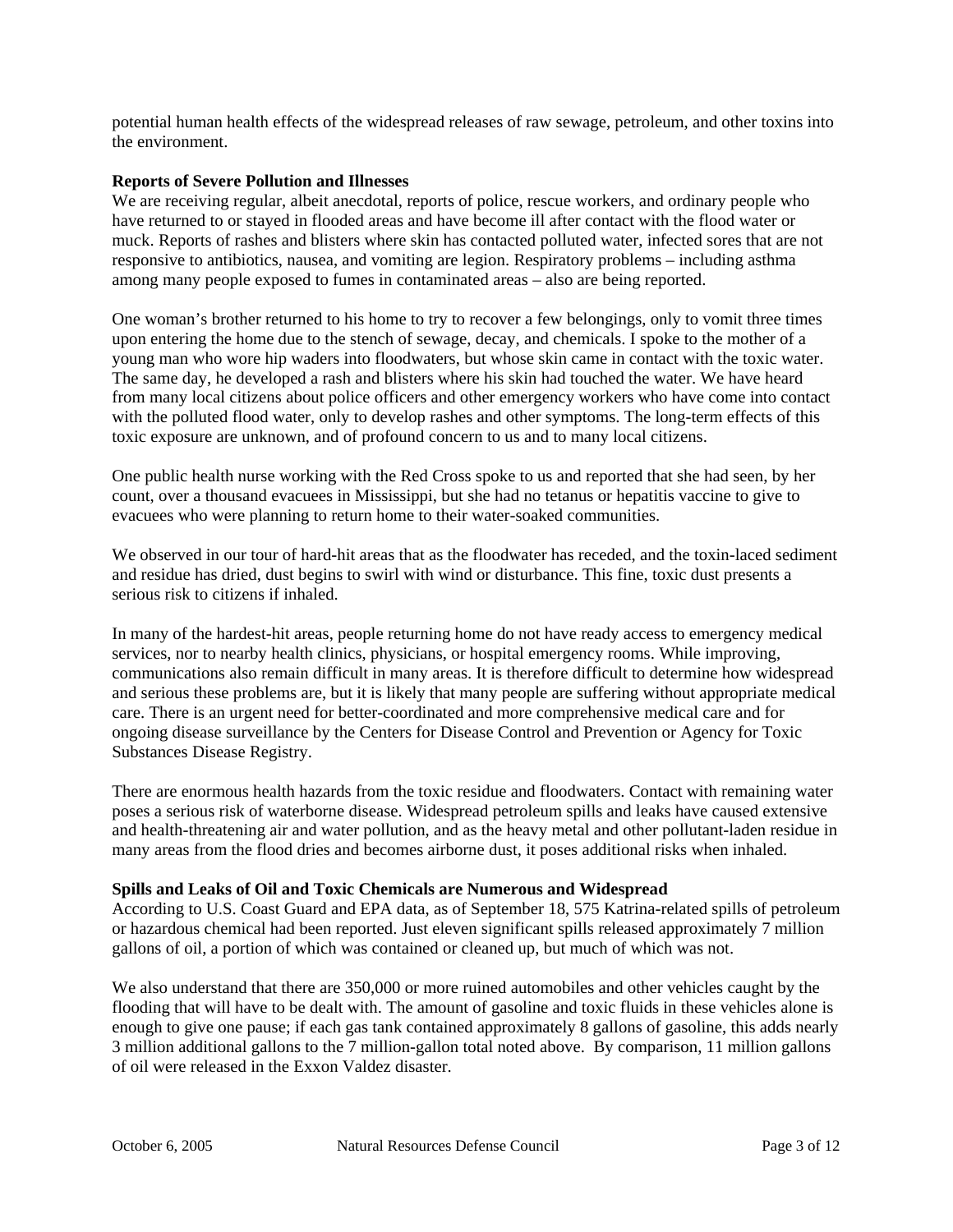Moreover, at least four Superfund hazardous waste sites in the New Orleans area were hit by the storm. Across the storm-ravaged areas of Louisiana, Mississippi, and Alabama dozens of other toxic waste sites, major industrial facilities, ports, barges, and vessels that handle enormous quantities of oil and hazardous chemicals took a direct blow from Katrina.

In addition to oil and chemical spills, and potential releases from toxic waste or industrial facilities, one major source of toxins that has received very little public attention to date is the toxic sediment that has accumulated at the bottom of many of the lakes, rivers, and streams in industrialized areas over many decades due to industrial spills. These toxic underwater hotspots have long been of concern to state and federal officials. According to experts with whom we have spoken in Louisiana, many of these toxic hotspots have now been stirred up, and toxic sediment has been re-suspended, and re-deposited across large land areas, including in residential communities, by storm surge and floodwater.

To date, virtually no public information is available about toxic chemical levels in areas outside of New Orleans area. Moreover, there have been virtually no public reports of the results of chemical testing or inspections of storm-damaged industrial facilities outside of this immediate area.

#### **EPA Monitoring Shows Dangerous Levels of Air Contamination from Spills & Releases, but Agency Public Statements Offer Misleading Reassurances to the Public About Safety**

Agency data also show that elevated levels of toxic chemicals such as benzene and xylene, in some cases levels above the 24-hour safety limits, have been found in the air adjacent to spills.

Perhaps more troublingly, EPA has released air monitoring data from its Trace Atmospheric Gas Analyser (TAGA) buses and other monitors used across New Orleans, showing that contaminants are at unsafe levels for rehabitating certain parts of the city. NRDC has reached this conclusion by comparing benzene monitoring results, posted on EPA's web site, to levels that the National Institute of Environmental Health Sciences (NIEHS) established to protect people from intermediate-term (e.g., twoweek) exposures to this chemical -- a level of 4 ppb. Significantly, in 25% of the areas sampled in New Orleans, EPA monitoring shows levels of benzene more then twice this NIEHS intermediate safety level. Yet EPA's charts and discussions on its website only compare elevated air pollution levels to the much higher (50 ppb) acute NIEHS safety level – that is, to a level that is only considered safe for very shortterm (e.g., 24-hour) exposure. Moreover, no air or other sampling has been publicly reported for most areas around spills or chemical facilities outside of New Orleans.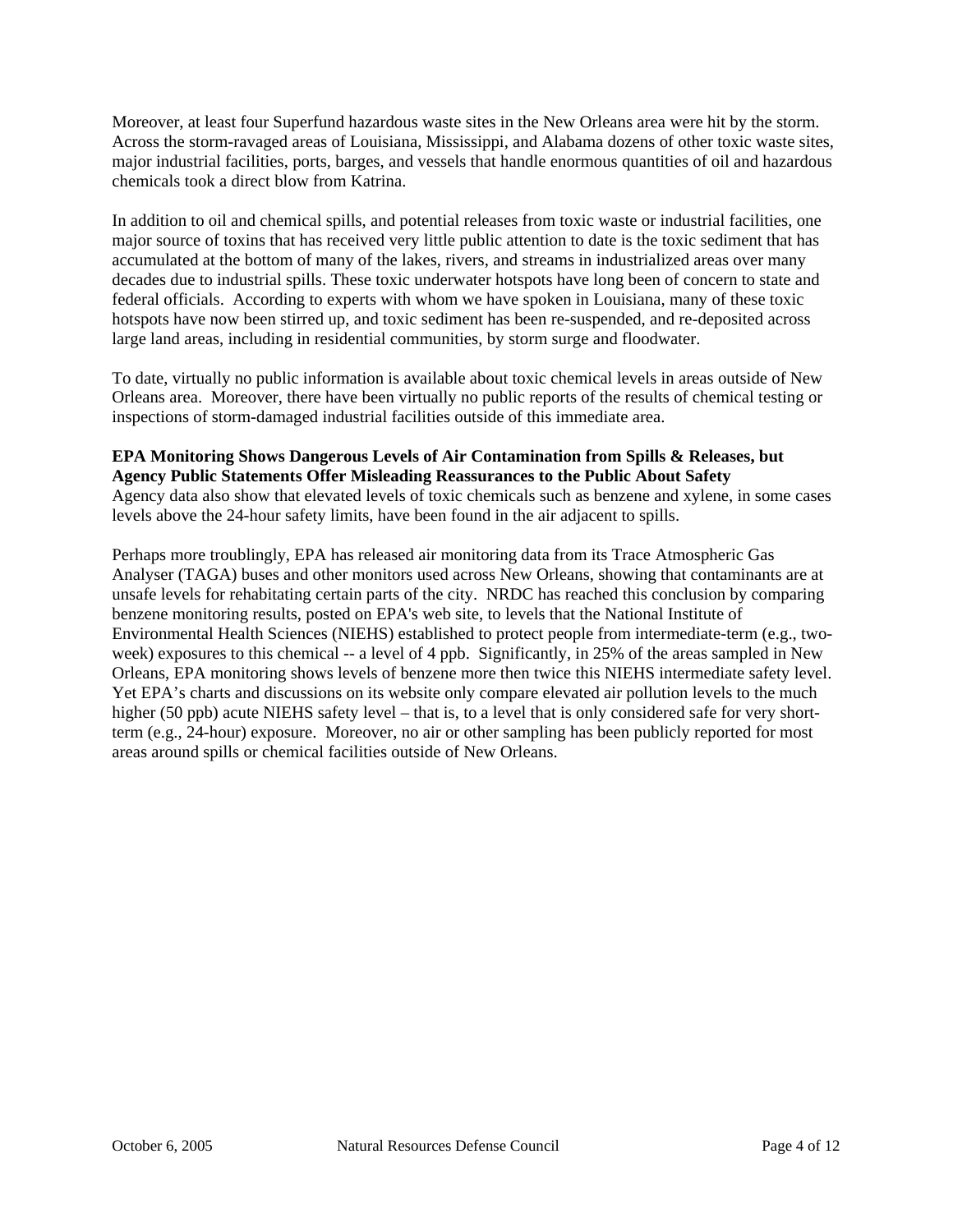| Location                                     | <b>PPB</b> |
|----------------------------------------------|------------|
| Murphy Oil Refinery                          | 88.0-170.0 |
| LaSalle and Tulane Ave                       | 8.2        |
| Weidman and Monroe                           | 8.5        |
| Tall Timbers before Silver Maple Ct.         | 8.6        |
| Cleveland St. and South Johnson              | 18.0       |
| Barataria Blyd between Jessie St. and Rt. 18 | 11.0       |
| N. Rampart and Canal                         | 14.0       |
| Wall Blvd and Pace                           | 15.0       |
| Tullis and Woodland near Cypress Grove Ct.   | 15.3       |
| Glenwood Drive & Fairmont                    | 11.0       |
| Avenue A and Hector                          | 21.0       |
| Duplessis St. and Park St.                   | 16.5       |
| E. Maple Ridge Dr. and Maple Ridge Oak       | 9.0        |
| Convention Center Blvd.                      | 9.8        |
| Oak Lawn and Veterans                        | 8.5        |

**New Orleans Sampling Locations with More than Twice the NIEHS Safe Level of Exposure for Benzene** 

*Note: NRDC compared sampled concentrations to safe levels (4 ppb) for exposure over a two week period as calculated by NIEHS. This comparison is discussed in our testimony.* 

Despite the inadequacy of these test results, EPA asserts in its public materials that, "[t]he screening results indicated that chemical concentrations in most areas are below ATSDR health standards of concern." http://www.epa.gov/katrina/testresults/air/taga.html. These kinds of agency statements have undoubtedly led to widespread confusion and may have misled the public and local officials about the safety of returning to polluted areas.

# **Returning Citizens and Many Responders Do Not Understand the Risks and Are Not Using Protective Clothing or Gear**

In light of the lack of adequate and accurate public information, people are returning to toxin-soaked areas without understanding the risks, and without being provided the proper protections, warnings, or knowledge. We are extremely concerned that there may be widespread illnesses and toxic exposure effects as toxin-soaked areas are repopulated.

We saw many citizens returning to petroleum or other toxin-tainted areas, generally using no masks or special protective clothing. EPA data show that not only does air pollution present a risk, but fetid floodwater that remains in some pockets of the flooded area and still soaks the interiors of many homes and businesses contain high levels of bacteria and other waterborne pathogens from raw sewage, and in many areas contain elevated levels of petroleum, lead, and other toxins.

Many people—both ordinary citizens and emergency workers or police personnel—are breathing petroleum vapors, coming into contact with petroleum and other toxin-polluted water, debris, or residue, or cleaning up polluted homes and businesses, with little or no personal protection. Whereas contract cleanup workers donning Tyvek "moon suits" cleaned up oil and hazmat spills, the public generally is using no protection even though they may well experience dangerous levels of exposure. The National Contingency Plan and EPA and OSHA regulations require that anyone working on response to an oil or hazardous substance spill be provided with appropriate protective gear, and contract cleanup workers are in some cases wearing protective gear. But from what we observed and according to reports we have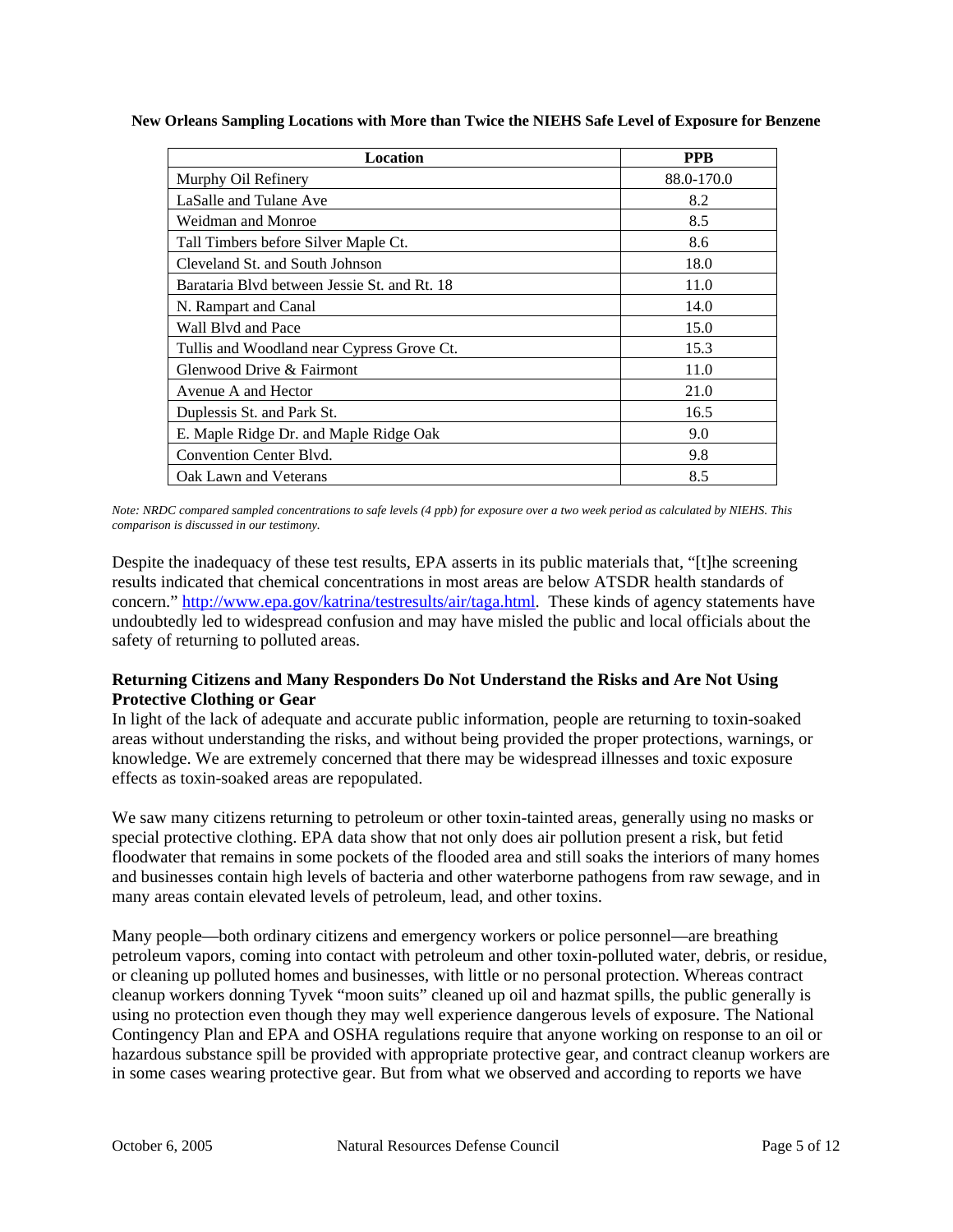received, many local police and other workers in the area are not wearing protection such as respirators and protective clothing.

### **Environmental Injustices Will be Exacerbated Unless Cleanup and Rebuilding Changes**

There is a longstanding legacy of unfair and disproportionate toxic exposures to low income, predominantly African American communities in the New Orleans area and in much of Louisiana, Mississippi, and Alabama. This has resulted from years of industrial activity and waste disposal practices that hit these communities far harder than higher income, predominantly white communities. TRI and superfund facilities are located more often in low income areas and therefore are at greater risk to post-Katrina exposure. As cleanup proceeds and rebuilding begins, every effort must be made to remedy these environmental injustices through full cleanup, fair rebuilding practices, and full partnership with affected communities.

## **Toxics Testing Must Be Enormously Expanded, and Results Must Be Widely and Immediately Disseminated in a Publicly Accessible Format**

EPA has released a limited amount of water, sediment, and air testing for the New Orleans area. There are literally hundreds of reported oil and toxics spills, industrial waste dumps, and industrial facilities that handle substantial quantities of toxic chemicals across Louisiana, Mississippi, and Alabama that were hit hard by Katrina, but for which there has been no reported toxics testing.

In addition, even in those areas around New Orleans that were tested, often only a few samples have been reported for most locations, triggering concern that as water receded or came in from other locations, as re-flooding from Rita occurred, as leaks or spills spread, as waste leached, or as other conditions changed, toxic levels were likely to change as well, likely leaving toxic residues in many locations across the area.

We also are deeply concerned that EPA has delayed reporting many of its test results. As hundreds of thousands of people are returning to evacuated communities, it is critical that EPA release its data immediately upon receiving them, to assure that the public and local officials are informed about the risks.

In addition, we have heard from many local citizens and some local elected officials that EPA's method of releasing most test results—on the web—is not an effective way to get information to the vast majority of evacuees who do not have internet access and are often not able to digest and understand the data. EPA and CDC's press conference warning of the risks of coming into contact with the flood waters was helpful, but came so long ago that it is for many a distant memory that does not touch upon the hazards today from the soaked homes and debris, sediments, mold and other toxins citizens are likely to encounter as they return.

The lack of regular, understandable, and repeatedly-reiterated information through the mainstream media about the toxics threats and the need to take appropriate precautions (e.g. rubber boots, Tyvek suits, masks or respirators, impermeable gloves) is likely to lead to continued widespread misunderstandings and health threats.

## **EPA and Federal Officials Have "Punted" Their Responsibility to Assure the Safety of Returnees**

EPA is the nation's primary repository of expertise and regulatory and enforcement authority for controlling and responding to environmental toxin threats to the public's health. As such, the agency must assume the responsibility for assuring, after the massive spills and releases of oil and hazardous substances in the wake of Katrina, that the health of citizens living in or returning to the affected communities is fully protected.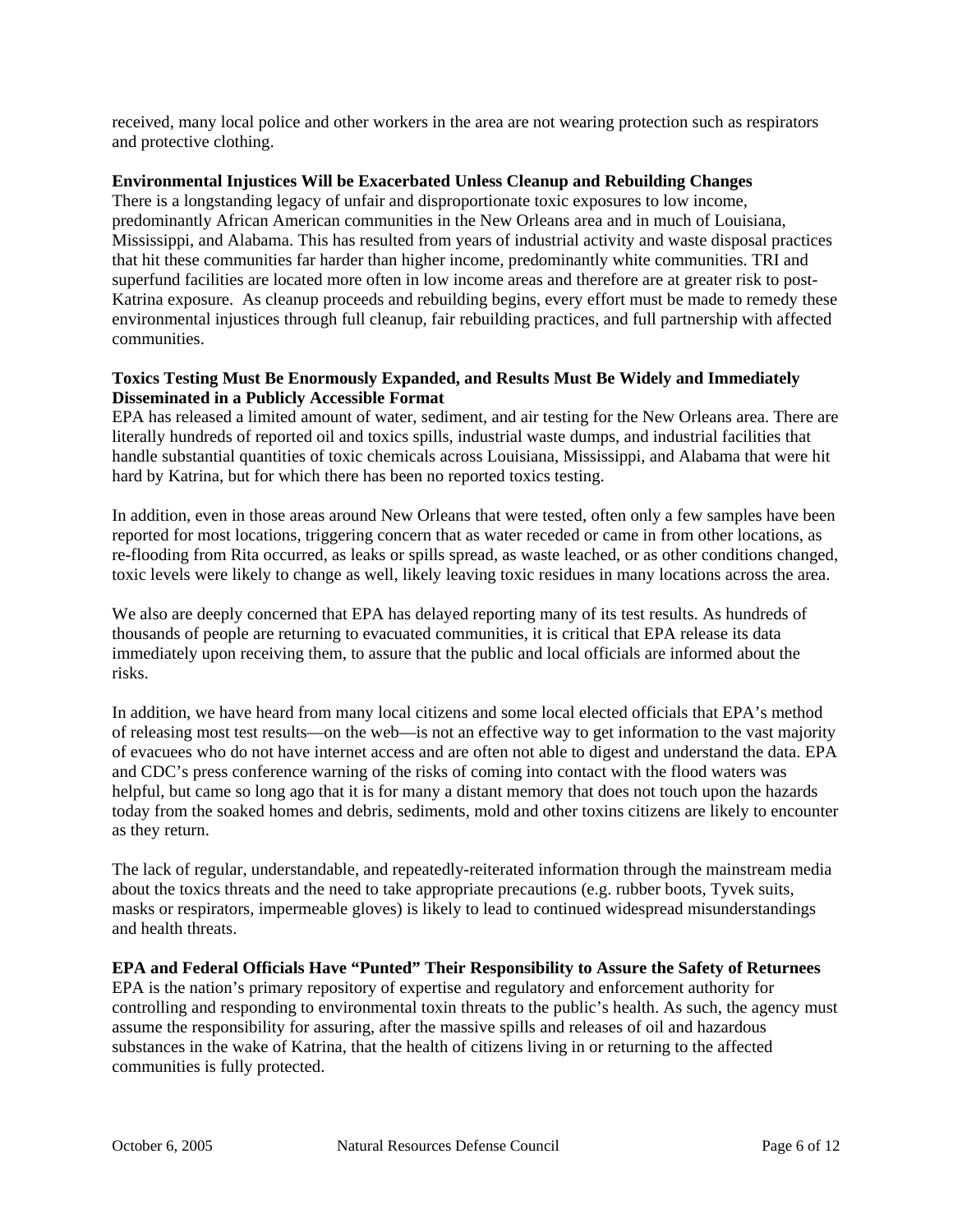Under such laws as the Clean Water Act (CWA), Resource Conservation and Recovery Act (RCRA), Comprehensive Environmental Response, Compensation, and Liability Act (CERCLA, or Superfund), and Oil Pollution Act (OPA), and under its own National Contingency Plan (NCP) regulations, EPA bears the lead responsibility for evaluating and acting to remedy environmental health threats. With respect to the Katrina response, EPA has the legal authority and both the moral and legal obligation to ensure that the health of citizens potentially exposed to toxic chemicals as a result of hazardous substance or oil releases is fully protected.

The NCP regulations impose numerous obligations on the agency to ensure that its response to releases of hazardous substances or oil protect exposed citizens. For example, the NCP requires that after an oil spill, "[d]efensive actions *shall* begin as soon as possible to prevent, minimize, or mitigate threat(s) to the public health or welfare of the United States or the environment." 40 C.F.R. §300.310(a)(emphasis added). Similarly, if "the discharge poses or may present a substantial threat to public health or welfare of the United States, the [EPA representative] *shall* direct all federal, state, or private actions to remove the discharge or to mitigate or prevent the threat of such a discharge, as appropriate." Id. §300.322(b)(emphasis added).

Similarly, under RCRA section 7003(c)(emphasis added),

Upon receipt of information that there is hazardous waste at any site which has presented an imminent and substantial endangerment to human health or the environment, the [EPA] Administrator *shall* provide immediate notice to the appropriate local government agencies. In addition, the Administrator *shall* require notice of such endangerment to be promptly posted at the site where the waste is located.

Thus, it is not only EPA's moral obligation to assure that citizens potentially at risk from an oil or hazardous substance release are adequately warned and protected, but also the agency's legal obligation.

Unfortunately, EPA apparently has decided to "punt" to local authorities the responsibility to protect citizens' health in the wake of the massive Katrina-related oil and hazardous chemical releases. Generally, these local authorities do not have a significant staff of environmental health experts available, nor do they enjoy access to the array of expertise and scientific information and resources that EPA has. They also are under enormous political pressure to allow rapid repopulation of the toxin-soaked areas.

EPA has repeatedly stated that it is not the agency's obligation to decide whether environmental conditions in New Orleans and other areas affected by toxins and oil pollution are so dangerous as to warrant continued quarantine or additional cleanup prior to general repopulation of the affected areas. Instead, EPA and FEMA say these decisions are a local responsibility. EPA has even refused to make an explicit public statement about whether it is safe for the public to return to New Orleans and other hardhit areas. The agency has neither the legal nor the moral right to pass the buck in this way, particularly since local authorities are working under difficult conditions, with communication limitations, displaced staff and other unimaginable challenges.

**Enormous Debris Disposal Operations, Including Proposals for Open Burning, Pose Huge Hazards**  According to recent reports, Katrina generated an estimated 100 million cubic yards of debris—enough to cover over 1,000 football fields 50-feet-deep with waste. This far exceeds the waste generated by any previous hurricane, and dwarfs the 1.5 million tons of debris from the World Trade Center attacks on 9/11.While some of this debris is merely downed trees or vegetation, much of it is destroyed housing, commercial buildings, 350,000 ruined vehicles, and a wide array of other detritus, much of which has been soaked by petroleum or other toxic chemicals, and much of which is intermixed with plastics and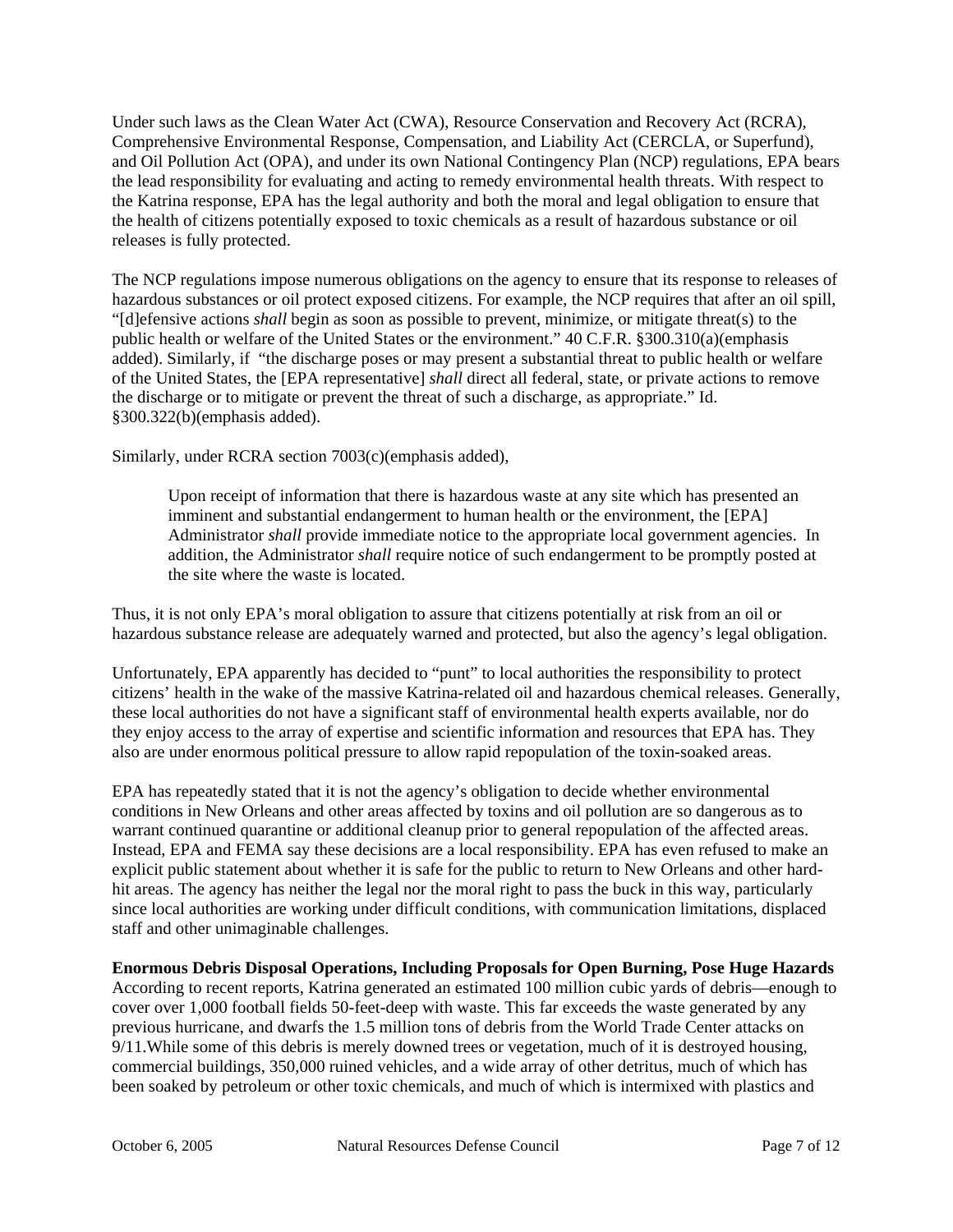other materials that will become toxic if burned. Disposal of this material presents an enormous challenge with no easy answers.

We observed staggering amounts of debris across the area. Collection and disposal has only begun, yet there are enormous above-ground open dumps where huge trucks have are constantly hauling waste to mammoth city block-sized two story-high open dumps of waste, including two huge dumps immediately adjacent to Louis Armstrong Airport. At least some of these dumps apparently are being operated by the Army Corps of Engineers.

Clearly, every effort must be made to recycle what can be salvaged. For example, "white goods" such as refrigerators, washers, dryers, air conditioners, etc., should, if possible, be recycled and any Freon removed. Steel and scrap metal from ruined vehicles and many destroyed structures also can be recycled. But manifestly, there is not yet a permanent disposal site for much of the rest of the waste. Reportedly, contracts for over a billion dollars for debris hauling and disposal have been issued.

The open burning of some debris has already begun, according to eyewitness accounts. In addition, state officials have begun to waive air pollution requirements and open burning bans. Much of the burning apparently will occur in open pits with "air curtains," which have been advertised to control air emissions. Yet air curtains do not collect the air pollution—they blow air over the fire to improve oxygen flow and burning efficiency, but they do not collect the fumes or smoke. There may be a few mobile incinerators with air pollution controls, but clearly these incinerators do not have the capacity to handle even a significant fraction of the debris.

We are deeply concerned about the public health impacts of any widespread open burning of materials that are likely to generate large amounts of toxic gases and particulate matter. There are anecdotal reports that open burning of debris after previous hurricanes lead to increases in admissions to hospitals due to respiratory ailments. People whose health is already threatened by immediate exposure to toxins from spills and leaks and polluted water will only be put at greater risk.

Waste industry experts report that waste is being hauled to staging areas across Mississippi and Louisiana, and that Katrina waste disposal will occur not only in these states but also throughout the South. It is important that such disposal not add to the health threats and environmental injustices already suffered by many low-income and minority communities. For example, the Agriculture Street landfill in New Orleans, a controversial Superfund site that already threatened the health of a low income, predominantly African American community, received much of the waste from previous hurricanes, and was flooded after the recent levy breaks. As we plan the disposal strategy for wastes left by Katrina, we must consider the very real possibility that *future* storms will similarly inundate local disposal sites.

## **Ecological Impacts of Katrina and Rita**

We are not only concerned about the enormous public health risks posed by Katrina and exacerbated by Rita, but also the ecological effects of these storms. The associated spills, storm surge, and floodwaters often have carried salt water and pollution into sensitive and ecologically important waters and marshes that serve as the nursery for many rare birds, as well as fish, shrimp, and other forms of life. Reports are beginning to trickle in that serious saltwater contamination of freshwater wetlands is widespread in the storm-ravaged areas. In addition, huge oil and hazardous substance spills are likely to add to the adverse impacts. It is important that recovery efforts address these problems, and that natural resource damage assessments are funded and completed to determine the extent of the harm.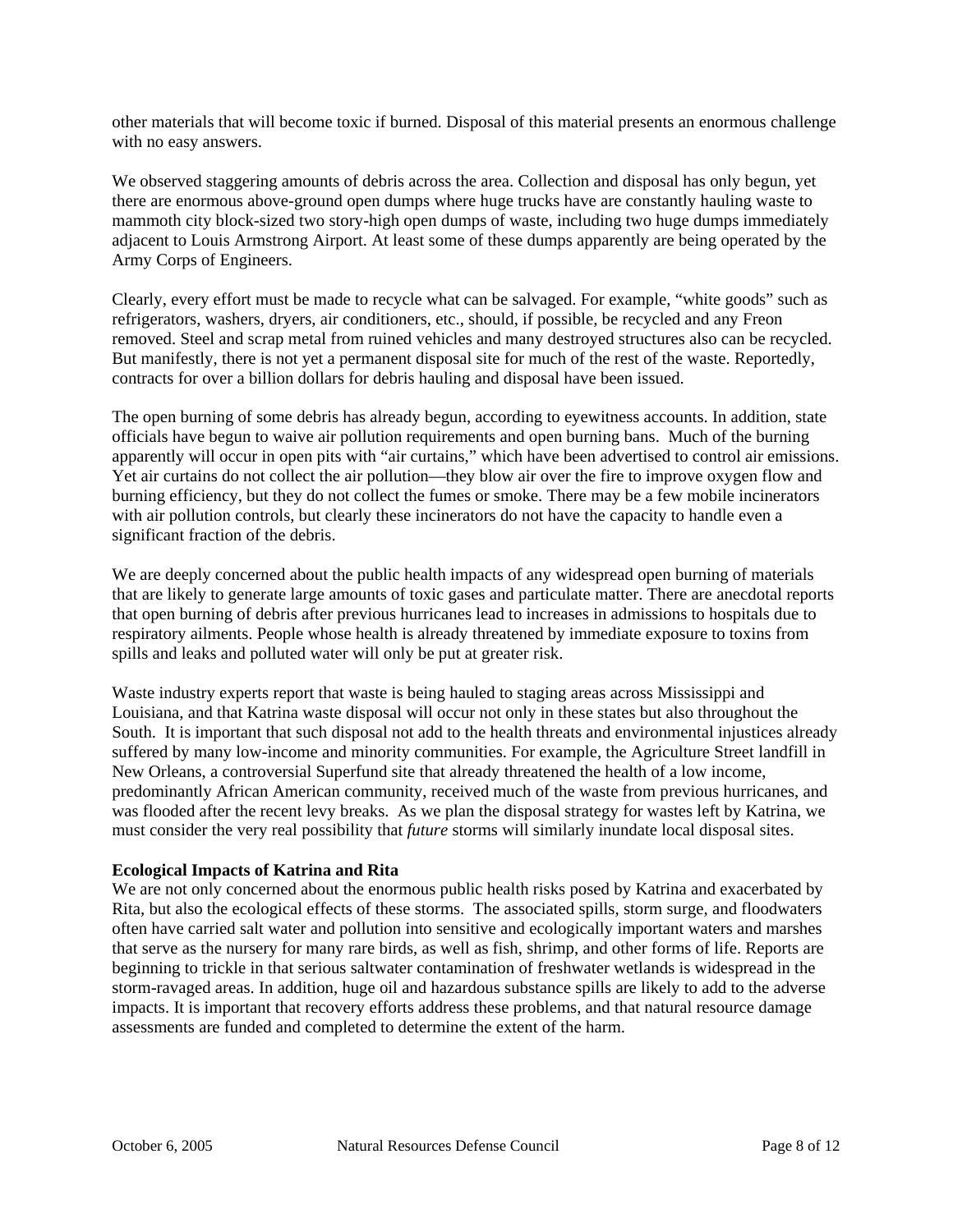## **Cleanup and Rebuilding Should Proceed With Strong Health Protections; Waivers of Environmental Laws Would Kick Hurricane Victims While They Are Down**

New Orleans and the other storm-ravaged areas of Louisiana, Mississippi, and Alabama must be cleaned up and rebuilt to become healthy, thriving communities once again. Throughout this effort, cleanup standards and other health safeguards must be kept strong, to assure that people made vulnerable by the storm are not further threatened by inadequate cleanups or irresponsible reconstruction practices.

Accordingly, we and the local citizens with whom we have been in constant contact strongly oppose proposals to weaken cleanup or pollution standards – in the Gulf states or anywhere else in the country. Such an approach would kick these communities while they are down. It also would unnecessarily and unjustifiably threaten public health and the environment in other parts of the country. Already, there are several harmful bills introduced in Congress that would allow further harm to the health of the hurricane victims, while jeopardizing public health and environmental safeguards across the nation. While there may be the need for very limited, time-restricted waivers of certain requirements in consultation with the public, current law provides such authorities to EPA and often to state authorities. Sweeping waivers or weakening of current health and environmental protections are ill-advised and will only further hurt the victims of Katrina and Rita.

# **Local Citizens, Including Low-Income and Predominantly African-American Communities, Should Be Fully Informed and Integrated into Cleanup and Rebuilding Decisions**

It is critically important that local citizens be fully informed about the risks they face, and that these citizens be included as full partners in cleanup and rebuilding decisions. Involvement of *all* communities, including the low-income and predominantly African American communities hardest hit by Katrina, is critically important to a successful rebuilding effort. The National Contingency Plan requires public disclosure of information and involvement in cleanup and response efforts, and many federal laws, such as RCRA and CERCLA, as well as the National Environmental Policy Act (NEPA), require public involvement in government decision making about environmental cleanup, waste disposal, or rebuilding efforts. Without this involvement, there will be widespread suspicion and anger from the very communities that the response actions and rebuilding are intended to help. Further disenfranchisement of already disenfranchised communities will seriously undermine the success of any government cleanup and rebuilding program.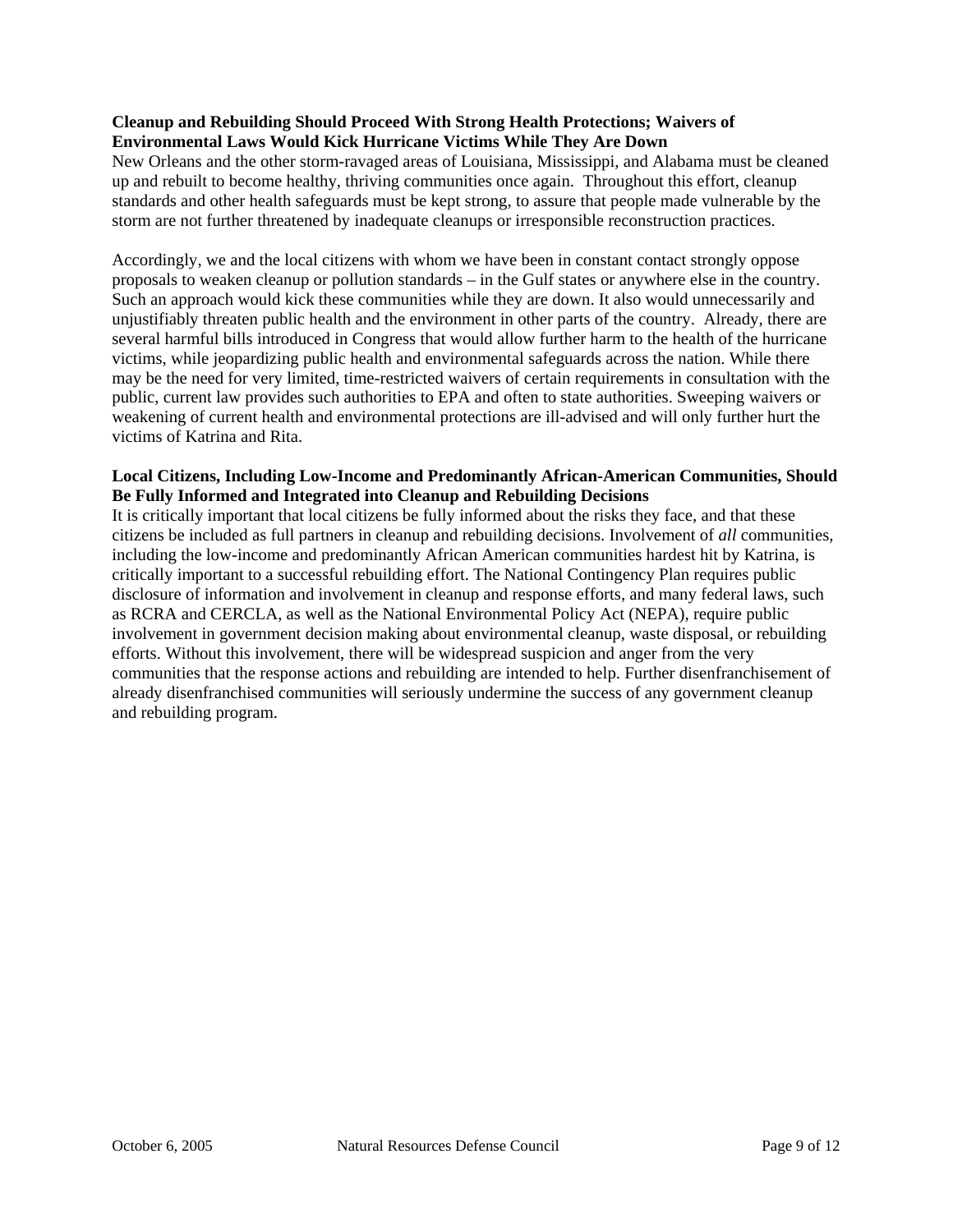# *After Katrina: New Solutions for Safe Communities and a Secure Energy Future*

NRDC recently published a report, *After Katrina: New Solutions for Safe Communities and a Secure Energy Future,* which I am attaching to this testimony. This report addresses many of the reasons why past poor environmental policies made Katrina worse, and makes a series of recommendations for responding to the disaster, rebuilding better and safer communities, and developing a more responsible energy program that would reduce the threat that such catastrophic disasters pose to our energy supply and nation. Below, we summarize this report.

### **Katrina's Lessons**

Hurricane Katrina exposed shocking holes in both our social fabric and our security safety net when she tore through the Gulf Coast. The storm also carried important lessons about management—or mismanagement—of essential health and environmental safeguards.

Hurricanes are a fact of life on the Gulf Coast, and, invariably, some turn deadly. But decisions made by policymakers and elected officials have tremendous influence on our ability to absorb a storm's brute force. Their choices will also determine how quickly and how well communities cope with Katrina's environmental fallout, and whether low-income people of color will suffer as disproportionately in the aftermath as they did in the storm itself.

A century of poor planning and industrial abuse has stripped away much of the Gulf Coast's natural protection against storms and flooding. More than 1 million acres of coastal wetlands in Louisiana have been drained, lost to development, or starved of the Mississippi River sediments they need to survive.

These wetlands could have absorbed storm surge and floodwaters, substantially reducing the storm's impact. When the storm came ashore, it swamped aging, underfunded drinking water and sewage systems and hit more than 60 major industrial facilities and four Superfund waste sites hard in New Orleans alone, adding unknown toxins to the stinking, toxic flood.

Katrina caused nine oil spills totaling more than 7 million gallons, together ranking as one of the biggest U.S. spills in history. By contrast, the price shocks still rippling though the oil markets are not ultimately of Katrina's making. Rather they are due to soaring energy demand caused by years of official refusal to tackle our nation's energy dependence by diversifying our energy sources and improving fuel economy performance standards.

Fixing these problems will make Gulf Coast communities safer and more secure and reduce the longterm cost of coping with the disaster. Lessons from Katrina will pay dividends in other regions subject to extreme weather disasters as well.

## **Planning for a Change**

The Natural Resources Defense Council (NRDC) has assembled a team of its best experts on public health, toxic waste, urban design, coastal protection, energy security, and global warming to present a set of policies and practices to protect the safety and well-being of Gulf Coast residents—today, during the recovery, and onward into a healthier, more sustainable future.

## **Protect Gulf Coast Communities from Toxic and Biological Hazards**

The Environmental Protection Agency (EPA), the Centers for Disease Control and Prevention, and independent experts should immediately broaden toxicity testing of water, sediments, and soils, as well as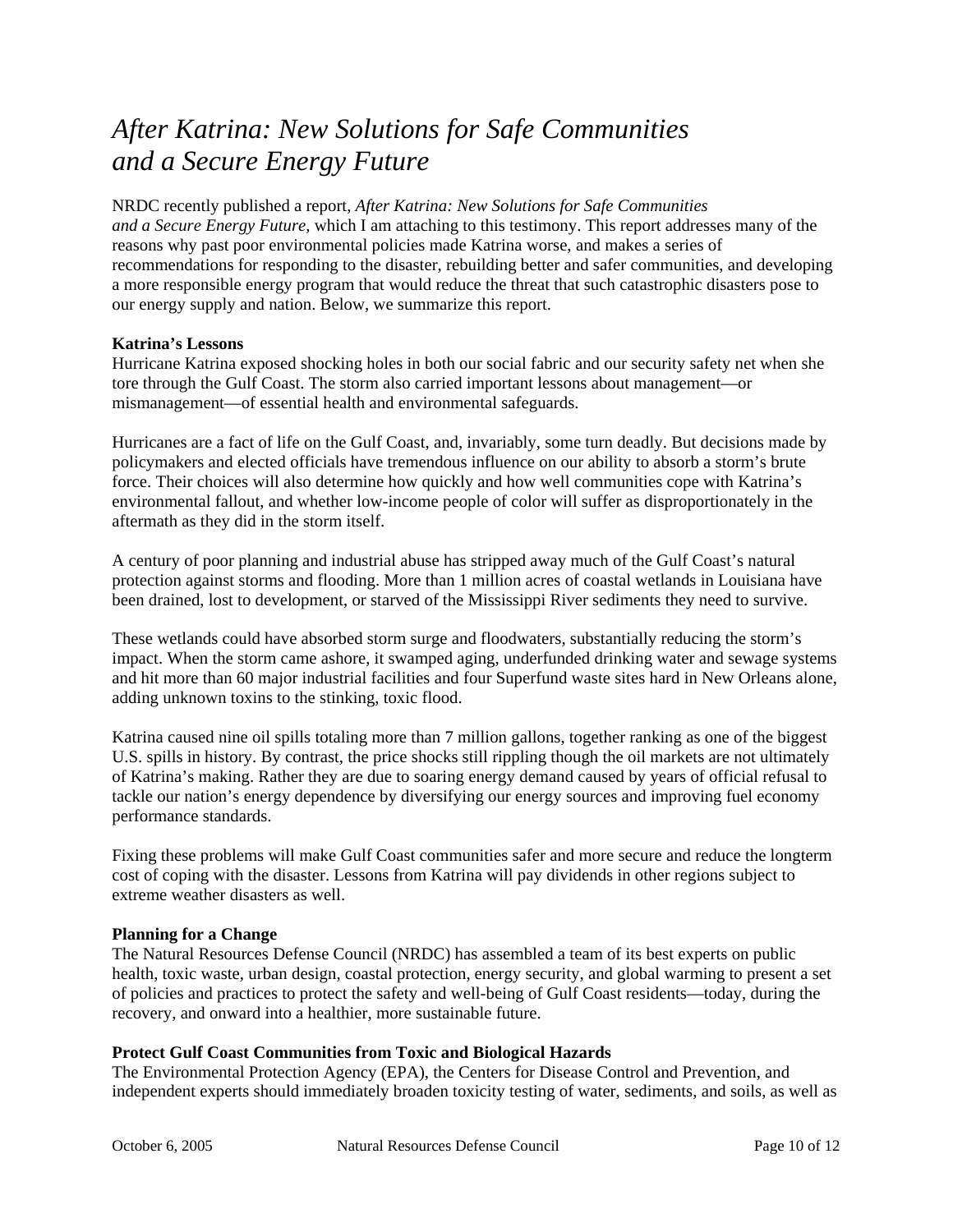biomonitoring and health surveillance of responders and the public. Immediate widespread testing of water, sediment, and dried mud is critical to ensuring the safety of cleanup workers and returning residents, and for identifying toxic hot spots for containment and cleanup. Big industrial facilities, Superfund sites, and other toxic hotspots should be catalogued and evaluated, and any dangerous releases contained immediately. Immediate public disclosure of all information is also critical.

# **Quickly Restore Safe, Clean Drinking Water Supplies**

More than two weeks after Hurricane Katrina hit land on September 17, 2005, 186 public water treatment systems in Louisiana and 229 in Mississippi were seriously compromised, completely out of commission, or unaccounted for; and 172 sewage treatment plants were not fully functioning. Hundreds more in Louisiana, Mississippi, and Alabama were operational but expected to need repair or reconstruction. New Orleans' drinking water system was completely knocked out but has started pumping non-potable water in some areas for fire control.

All told, at least 2.4 million people were without access to safe drinking water and bacteria levels in floodwaters greatly exceeded public health standards shortly after Katrina. All these systems will need financial and technical assistance to get back into full, safe operation.

# **Restore Natural Coastal Buffers to Protect Against Storms**

Natural coastal barriers on the Gulf have nearly been destroyed by decades of industrial misuse and government-sponsored re-engineering gone awry. We must adopt a major coastal wetland restoration program in the wake of Katrina to build back what we ourselves destroyed. It is also critical to ensure that flood control projects ordered by Congress and developed by the Army Corps of Engineers are prioritized to protect population centers and serve legitimate flood control purposes, not the call of pork-barrel politics.

## **Rebuild for a Safe, Secure, Sustainable Future**

Now is a chance to restore New Orleans' 19th century elegance using today's know-how and technology. That means energy-efficient, weather-resistant housing designed according to voluntary federal standards that save money and improve comfort for people who live there, no matter what their income. And it means family-friendly, mixed-use, mixed income walkable communities like many affected areas had in earlier days.

## **Maintain Health and Environmental Safeguards**

Lobbyists and their congressional allies are already lining up hoping to undercut long-standing health and environmental safeguards in the name of hurricane recovery. In a few select cases, it may make sense to make temporary accommodations in federal health and environmental rules to address legitimate needs. But nearly all of these can be accommodated without changes in current law, much less the blanket suspension legal safeguard being proposed by special interests.

## **Repair the Racial and Economic Inequity of Health and Environmental Risk**

Environmental injustices have long plagued New Orleans and the Gulf Coast region. Cleanup efforts should adhere firmly to the standing Federal Executive Order designed to ensure environmental justice for communities of low income and color that are exposed to inequitable amounts of toxic pollution. In the rebuilding process, local governments' exercise of eminent domain powers should not be used to take properties in low-income communities of color.

## **Permanently Protect American Consumers from Energy Price Spikes**

In the wake of Katrina, oil and natural gas prices were skyrocketing. Although the worst of the panic induced run-up has abated, prices remain extremely high and experts are predicting a painfully expensive winter heating season. We cannot drill our way to energy security. The only real solution is to reduce the